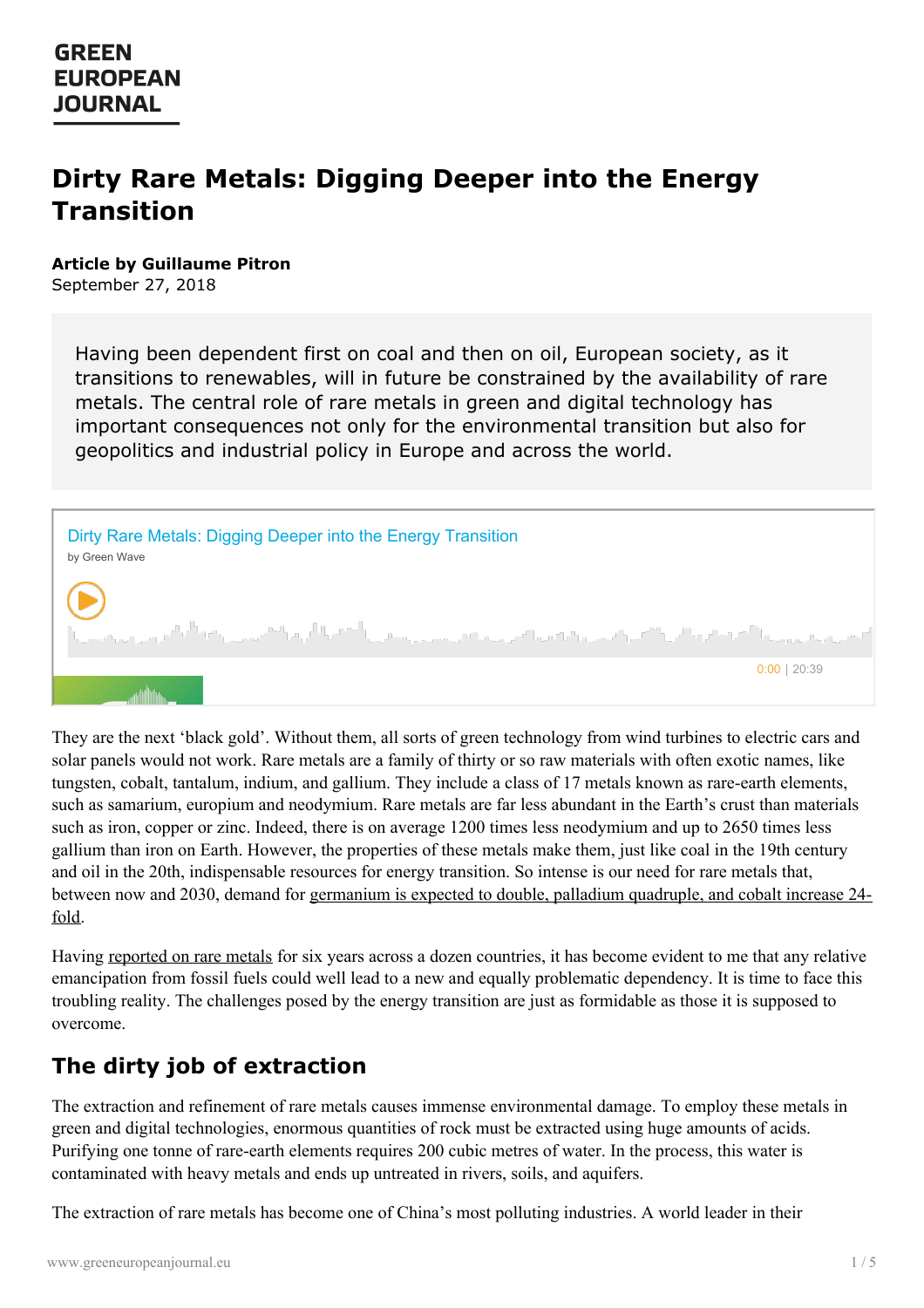production, China's approximately 10 000 mines scattered all over the country have helped ruin its environment. Contamination incidents have been numerous and serious. In 2006, 60 [companies](https://www.ft.com/content/613d7ca0-8ea2-11da-b752-0000779e2340) producing indium, a metal used in the manufacturing of solar panels, poured tonnes of chemicals into the river Xiang, polluting the supply of drinking water for local people. In the Inner Mongolia Autonomous Region, where most of the rare-earth elements needed for new technologies are extracted, mining areas have become hellish places. Close to the city of Baotou lies the Weikuang Dam, an 85-million cubic metre artificial lake filled with toxic waste from surrounding refineries. In Dalahai, a small village on its banks, 54-year-old Li Xinxia starkly recounts its impact on local people: "Many of us are ill. Cancers, strokes, hypertension… We've performed tests and our village has become known as the "the cancer village". We know that the air we breathe is toxic and that we haven't got long to live."

Kazakhstan is afflicted too by the pollution caused by rare metal extraction. 14 per cent of the chrome consumed worldwide is produced in the country. The mining of this metal, prized by the aerospace industry, is responsible for the contamination of Syr-Daria, the longest river in central Asia, and has rendered the water [unusable](http://enews.fergananews.com/news.php?id=2958), even for irrigating crops. It's the same story in the Democratic Republic of the Congo, which supplies 60 per cent of the world's cobalt. Essential for making the lithium batteries in electric cars, cobalt mining takes places in the most primitive of conditions. According to studies conducted by [Congolese](https://www.washingtonpost.com/graphics/business/batteries/congo-cobalt-mining-for-lithium-ion-battery/??noredirect=on) doctors, cobalt concentrations in the urine of people living near the Lubumbashi mines in the Katanga province are up to 43 times higher than control samples.

Extracting these minerals from the ground is an intrinsically dirty process. But, up to today in most producer countries, extraction has been conducted in such an unethical manner as to tarnish the virtuous aims of energy and digital transition. But proponents of the energy transition remain confident, arguing that the efficiency of green technologies will considerably improve once coupled with digital technologies.

# **Green tech: a miracle cure?**

<span id="page-1-0"></span>The American essayist Jeremy Rifkin goes even further. According to Rifkin, the combination of green technologies with new information and communication technologies already enables each of us to produce and share our own green electricity, cheaply and in abundance.[\[1\]](#page-4-0) In other words, smartphones, iPads and computers are in place to be the essential drivers of a more environmentally friendly economic model. Rifkin expects that, by creating a new "collaborative commons" communicating over the Internet, digital tools will kick out the age of ownership and usher in a new age of access.[\[2\]](#page-4-1) Nothing will need to be owned because, in return for payment, online we will be able to share any product.

<span id="page-1-1"></span>For Rifkin, we are already witnessing such a cultural revolution in car travel, as seen in the emergence of Blablacar, Drivy, and Zipcar with all their potential consequences for the automotive industry. He claims that 80 per cent of sharing site users sell their cars. So imagine the sharp drop in the number of [vehicles](https://www.entreprises.gouv.fr/etudes-et-statistiques/usages-novateurs-la-voiture-et-nouvelles-mobilites) that can be expected in this new age of access, and the raw materials and carbon emissions to be saved as a result. Rifkin's prophecies are so compelling that he now has the ear of numerous heads of state and is advising the French region of Hauts-de-France on new energy models.

information and communication technologies consume one tenth of the world's electricity

But the digital technology that underpins these predictions requires considerable amounts of metals. Every year, the [electronics](https://www.greeneuropeanjournal.eu) industry consumes 320 tonnes of gold and 7500 tonnes of silver. It accounts for 22 per cent of world mercury consumption (some 514 tonnes) and up to 2.5 per cent of that of lead. Making computers and mobile phones alone gobbles up 19 per cent of global output of rare metals such as palladium and 23 per cent of cobalt. Not to mention the 40 other metals contained in the average mobile phone. Beyond materials, a US study has recently estimated that information and [communication](https://www.tech-pundit.com/wp-content/uploads/2013/07/Cloud_Begins_With_Coal.pdf) technologies consume one tenth of the world's electricity and produce [greenhouse](https://www.greenpeace.org/international/publication/6986/how-clean-is-your-cloud/) gases equal to half of those emitted by civil aviation globally. According to a report from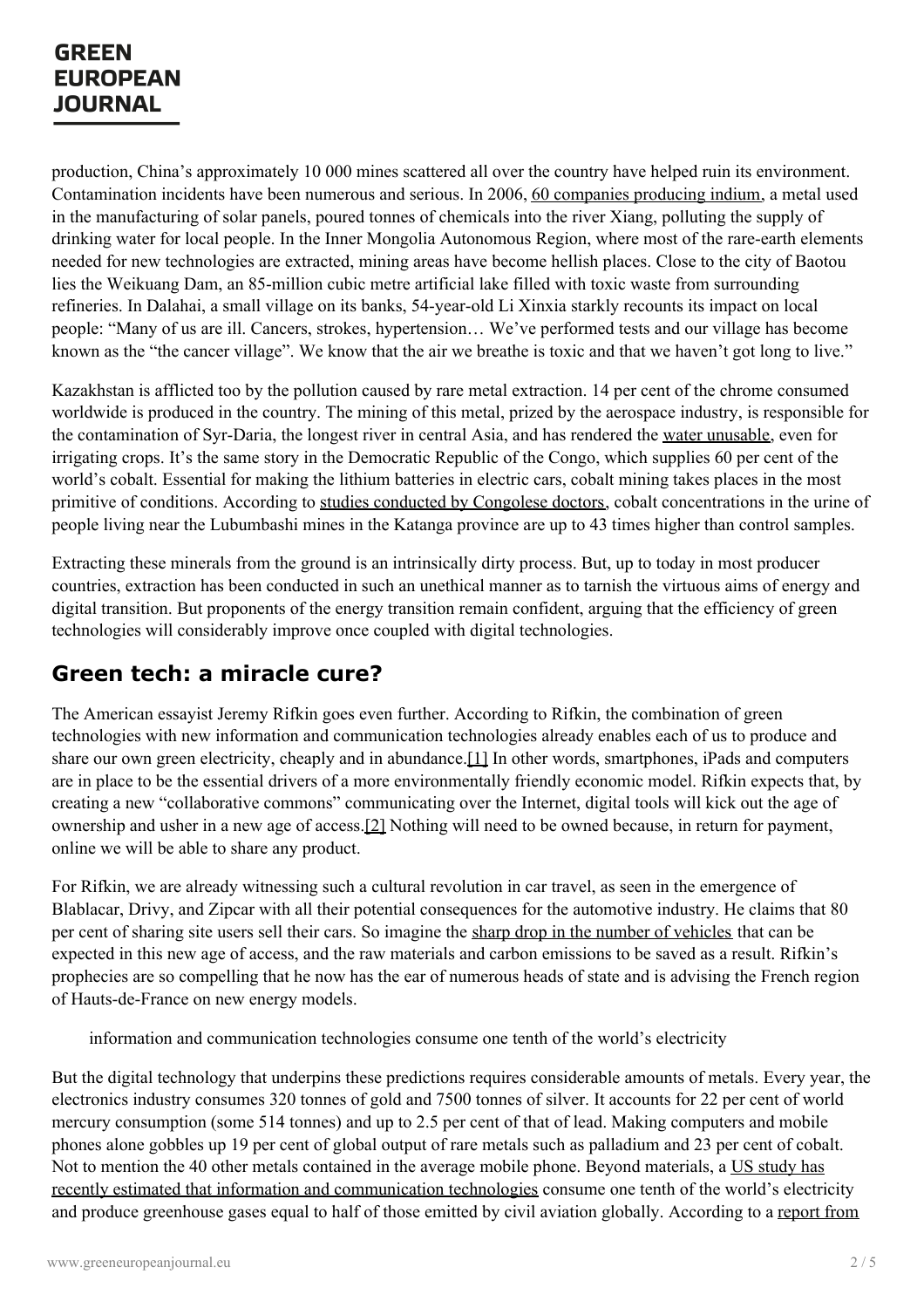Greenpeace report: "If the cloud were a country, it would have the fifth largest electricity demand in the world." While the march towards a new digital age is supposedly blissful, in reality it depends on an ever greater physical impact on the planet.

The Western public is largely ignorant of the invisible pollution from green and digital technologies. Of course there is a clear reason for this: since the 1980s, their governments have put an end to most mining activities. Because rare metals are not, in fact, that rare. Deposits have been found all over the planet. Until the 1980s, the United States was the world's leading producer of rare-earth elements, extracted from the Mountain Pass mine in California. But [environmental](http://www.desertreport.org/wp-content/uploads/2011/03/DR_Spring2011.pdf) damage led the Molycorp Group, which ran the mine, to stop all operations in 2002. Even French chemical giant Rhône-Poulenc (now Solvay) shifted its radioactivity generating refining of rare elements to China in the 1990s. "There was shit that we didn't want", a former Rhône-Poulenc executive crudely admits.

# **The boomerang effect of the dirty mine**

Western industries have deliberately offshored the production of rare metals and its associated pollution, only to bring these metals back onshore once cleansed of all impurities to incorporate them into intangible 'green' technologies. This division of labour, between those who sacrifice their health and environment to supply components and those who enjoy the benefits of green and digital 'clean tech' echoes Herbert George Wells' science fiction novel *The Time Machine*. Published in 1895, Wells portrays a world where work and poverty have disappeared from the Earth's surface, but underneath the crust lies a grim subterranean realm of slaves toiling in darkness and stench.

With rare metal production abandoned in the West, a handful of countries have gained a stranglehold on strategic resources. First among them is China, which enjoys a virtual monopoly on a profusion of metals critical for the energy transition. China [supplies](https://ec.europa.eu/transparency/regdoc/rep/1/2017/FR/COM-2017-490-F1-FR-MAIN-PART-1.PDF) 82 per cent of the world's bismuth, 87 per cent of antimony, 87 per cent of magnesium, and up to 95 per cent of some rare-earth elements. Fully aware of the powerful lever at its disposal, Beijing began to restrict rare metal exports at the turn of the [millennium.](https://www.ifri.org/en/publications/enotes/notes-de-lifri/rare-earths-and-clean-energy-analyzing-chinas-upper-hand) Exports fell from 65 000 tonnes in 2005 to 32 500 today. This strategy culminated in 2010 with an embargo on rare-earth element exports to Japan and the United States. Today the deal imposed by the Chinese Communist Party verges on blackmail. Foreign high-tech firms can enjoy unlimited access to raw materials so long as they offshore their manufacturing sites — and associated technology — to China. Coerced or enticed, significant numbers of firms have moved production to the Middle Kingdom, thus advancing the Chinese policy of capturing evermore of the mining value chain. Nowhere is this more evident than the city of Baotou, in Inner Mongolia. Lying close to mines, the "rare-earth capital" has morphed itself into a hub for [technologies](http://www.chinadaily.com.cn/business/2017-08/29/content_31257475.htm) using raw materials. The city has attracted over three thousand companies —fifty of which backed by foreign capital — and generates annual revenues of 4.5 billion euro.

China is the number one producer of photovoltaic systems, the largest investor in wind power, and the principal market for renewable-fuel cars.

"We are no longer content to simply supply raw materials, but want to produce more sophisticated products too", confirms Sun Yong Ge, the government official in charge of the Baotou Rare Earth High-Tech Industrial Development Zone. The results are stunning. In 2018, China is the number one producer of photovoltaic systems, the largest [investor](https://www.greeneuropeanjournal.eu) in wind power, and the principal market for renewable-fuel cars. One of the most polluted countries on the planet is now a giant of green industry. And China only intends to consolidate its dominant position in green tech, sucking up green jobs from Europe, Japan, and the United States along the way.

The US government has realised that its defence industry too is dependent on Beijing. Rare metals are indispensable for military hardware such as the Lockheed Martin F-35 fighter jet or Boeing's JDAM smart bombs.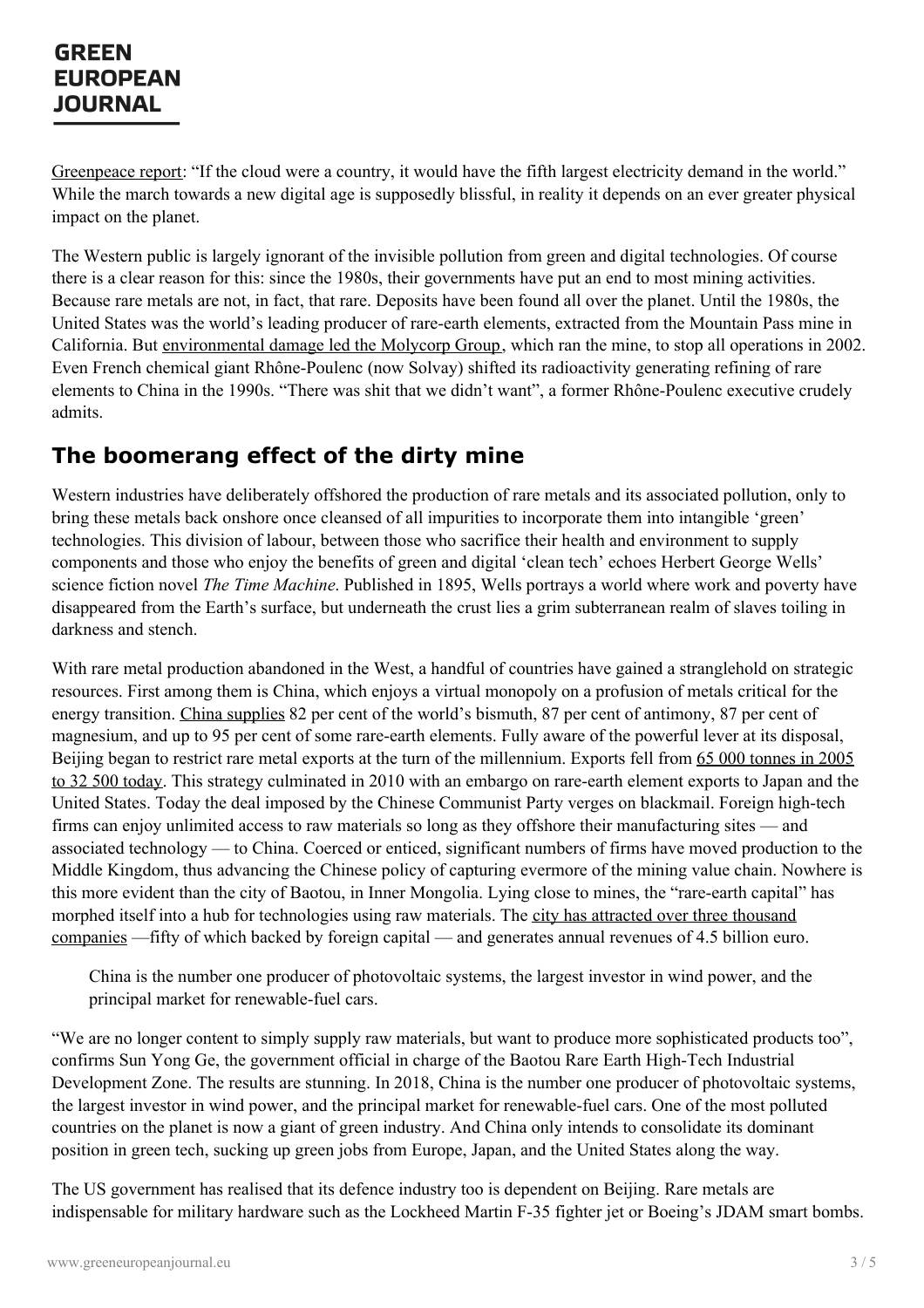The challenges of the energy transition are therefore geopolitical too. In 2012, the US [administration](https://www.reuters.com/article/us-lockheed-f35/exclusive-u-s-waived-laws-to-keep-f-35-on-track-with-china-made-parts-idUSBREA020VA20140103) was even forced to authorise the import of rare-earth element magnets from China, required for the radar, landing gear, and IT systems used in the F-35. This measure is highly unusual given that a 1973 law prohibits the purchase of certain arms components from foreign suppliers. But the administration is beginning to react. In December 2017, on the grounds of national security, the White House ordered that [production](https://www.whitehouse.gov/presidential-actions/presidential-executive-order-federal-strategy-ensure-secure-reliable-supplies-critical-minerals/) of certain metals considered "critical" by the federal government be resumed. As recommended by the late Senator John McCain, in August 2018 President Donald Trump signed a law [prohibiting](https://www.congress.gov/bill/115th-congress/house-bill/5515/text) the import of Chinese rare-earth element magnets.

Secure in the knowledge that domestic demand is guaranteed, such measures should boost activity in the mining sector. Given that global consumption of rare metals is growing at a rate of 3 to 5 per cent a year, it seems necessary. According to a study published in 2015 by France's energy research body, between now and 2050 we will need to dig up more rare metals than in the rest of human history. For now on, supplies will need to be increased from places such as the Democratic Republic of the Congo, rich in cobalt, Argentina with its large lithium reserves, as well as South Africa and Russia, with their plentiful deposits of platinoids. New mining frontiers are opening up too. The potential of the Pacific floor, with its abundant polymetallic nodules, has sparked a literal race to the bottom.

### **The need for a realistic response from European Greens**

There are stirrings of political action to halt this headlong rush to expand mining in the name of clean energy. In Europe, Green parties are pushing for ecodesign, an end to planned obsolescence, and the development of alternatives to and the recycling of rare metals. The reuse rate of rare metals like indium, germanium, tantalum, gallium and certain rare-earth elements is no more than 3 per cent.

But European green parties must face up to the full extent of the environmental impact of shifting towards a greener world. While it is understandable for Yannick Jadot, the French Green MEP, to have declared recently that "It's better to depend on the sun and the wind […] than to depend on Russian gas and Saudi oil", this approach to the energy transition overlooks how it is first and foremost a metallic transition. The more we look to the skies for energy solutions, the deeper we will have to dig too.

The more we look to the skies for energy solutions, the deeper we will have to dig too.

A comprehensive political approach to the energy transition requires that every European citizen knows the link between consumer goods and natural resources. Globalisation and the growing complexity of technologies and logistics infrastructure have increased ignorance of what lurks beneath key environmental shibboleths. Giving consumers more information, such as life-cycle assessments for smartphones and electric cars, can help combat such ignorance. Labelling products with information on 'material footprint', the resources used in production, should be mandatory. How are we supposed to take action if we don't know that a 120-gramme phone requires the processing of 70 kilos of raw materials, 600 times the weight of the finished product?

Equally, European Green parties are going to have to take a stance on the thorny issue of re-opening rare and strategic metal mines in Europe. By onshoring the entire energy production process, Europe could more effectively monitor resource origins, take positive action on mining conditions, and improve green technology's carbon [footprint.](https://www.greeneuropeanjournal.eu) A policy to relaunch raw-material extraction supported by European Green parties would be altruistic and courageous as it would share the energy transition's mining burden with the poorest countries. It would also provide European green tech companies with the stable supply of raw materials necessary to drive investment in innovative technology. Diplomatically, it would boost the credibility of EU member states in climate change negotiations in the eyes of those countries to which we have exported our pollution and are now lecturing on the environment.